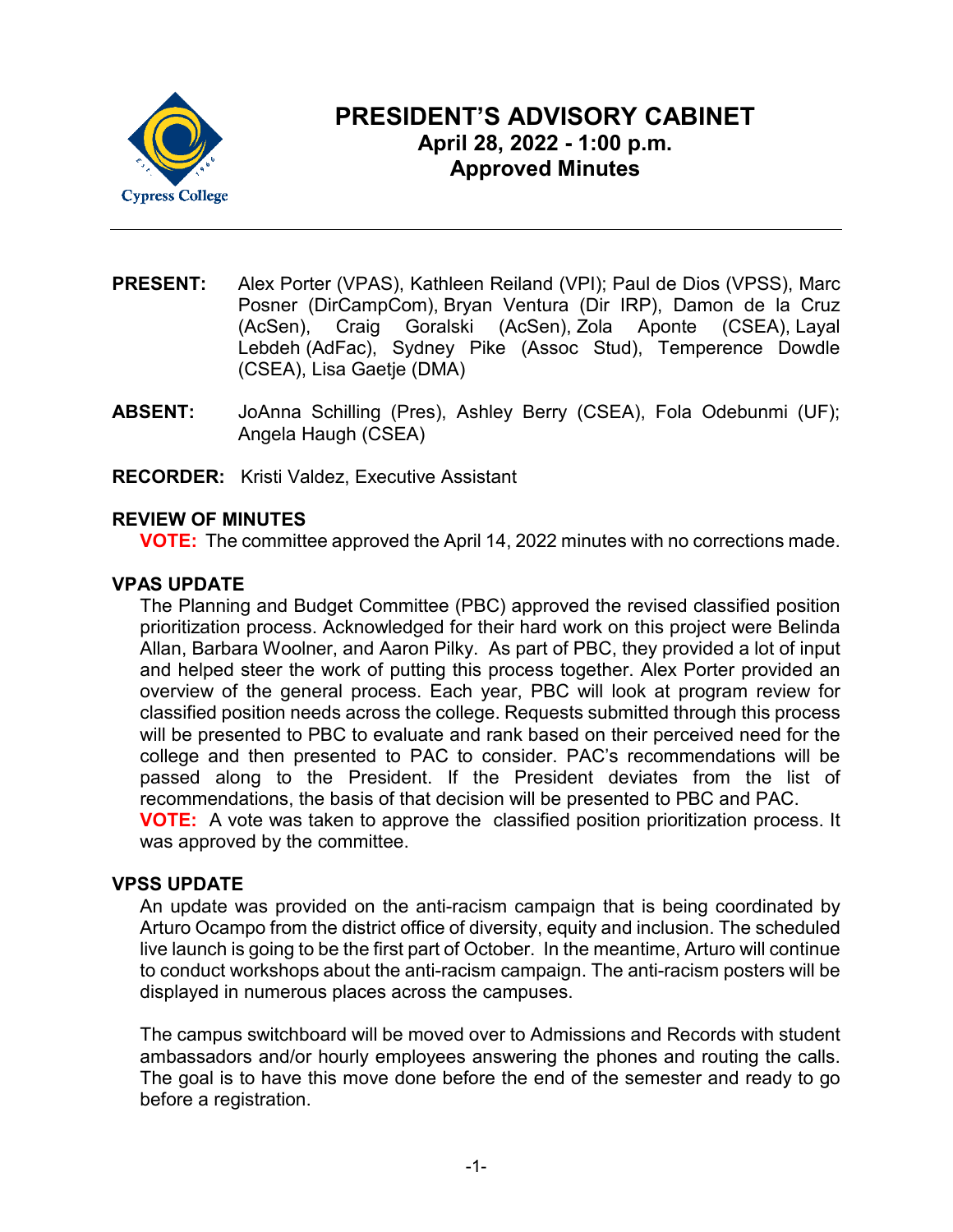Dodgers Night is Saturday, September 24 at 6:10 pm against the St. Louis Cardinals. The cost is approximately \$43. Seventy-five lucky guests will be selected to go on the field pre-game for a group picture. The Dodgers will be formally welcoming Cypress College on their large screen in center field and there will be a free giveaway for every person in attendance. Student Services is also looking at reserving a charter bus to provide transportation to and from Cypress College for those that do not want to drive. Tickets for the game will be e-tickets. Campus Communications will send additional announcements about Dodgers Night before the end of the semester, information will be provided on opening day, and then again at the start of the fall term.

#### **INTERIM VICE PRESIDENT, INSTRUCTION UPDATE**

Summer work groups are planned - one for classified professionals and one for faculty. The classified group will look at recommendations for managing flexible work schedules – how to apply, approvals, appeals, and structure. The faculty group will look at recommendations for HyFlex classrooms, options for online teaching, and facilities. These are recommending committees only. The plan is to meet 1-2 times over the summer and be prepared to make recommendations to the district group (to be named this fall by the Chancellor). Those interested in serving on a workgroup can email Kathleen Reiland. Compensation will be provided for participating in the workgroups. Zola Aponte said that Classified Senate would like representation in the workgroup.

The fall schedule has not changed from what Kathleen sent out earlier. They are trying to get more faculty and students back on campus to help with reengagement and enrollment. It was noted that Long Beach City College isn't requiring the booster and concern was expressed that our mandate could hurt our enrollment when the surrounding community colleges don't have this same requirement. The goal is to stay at about 10,000 FTS; we are currently at approximately 9,700.

#### **INSTITUTIONAL RESEARCH & PLANNING**

Bryan Ventura presented on a revision to the college's Institution-set Standards (ISS). A new methodology, relying upon standard deviations above/below the mean, were used to set both the standard ("floor") and stretch goals. The ISS also considered contextual information such as recent declines in enrollment, factors influencing degree/certificates, and transfer considerations. Additionally, it was proposed to have the standards set for the 2021-2024 timeframe to evaluate progress over time.

#### **ASSOCIATED STUDENTS (AS) REPORT**

On April 27, the Cypress College Active Minds Club and EOPS hosted a Denim Day Resource Fair. Associated Students participated by having a booth and supporting victims of sexual violence. AS is also holding their annual general elections. 20 people are running for a position in Associated Students, including four for President and two for Student Trustee. Voting will be open on Monday, May 2, 2022 at 8 a.m. and will close on Thursday, May 5, 2022 at 11:59 p.m.

#### **DISTRICT MANAGERS ASSOCIATION (DMA) REPORT**

The Fullerton College Classified Senate spoke to the DMA board about hybrid work and were seeking support for a proposal they are putting forward. The DMA board felt it was not within their purview to speak to that without further discussion with